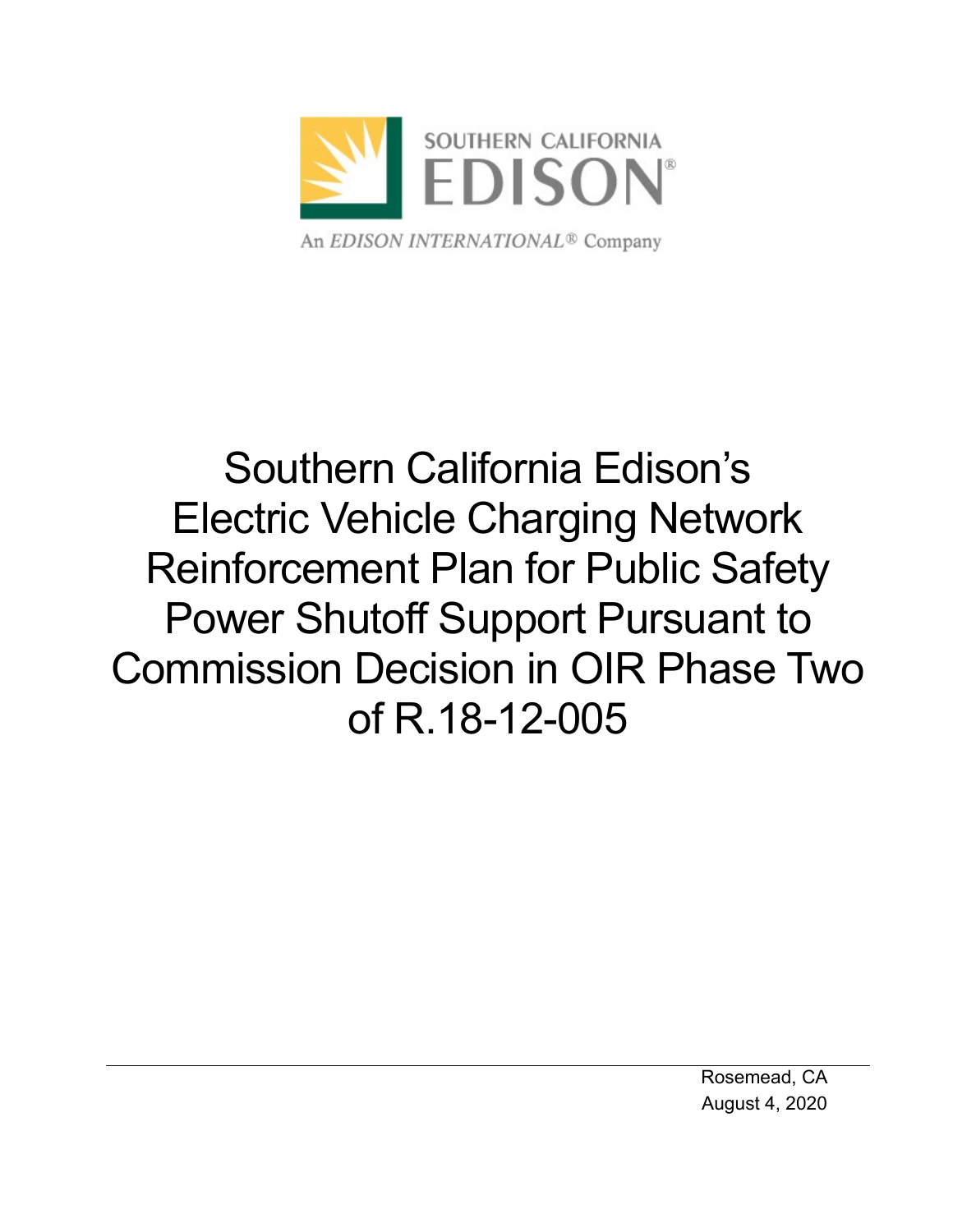## **Table of Contents**

| II. |                                                                         |  |
|-----|-------------------------------------------------------------------------|--|
|     |                                                                         |  |
|     |                                                                         |  |
|     |                                                                         |  |
|     |                                                                         |  |
|     | VII. Collaboration with EVSE Service Providers and EVSE Site Hosts  11  |  |
|     | VIII. Interconnecting Customer-Owned Backup Generation with the Grid 12 |  |
|     |                                                                         |  |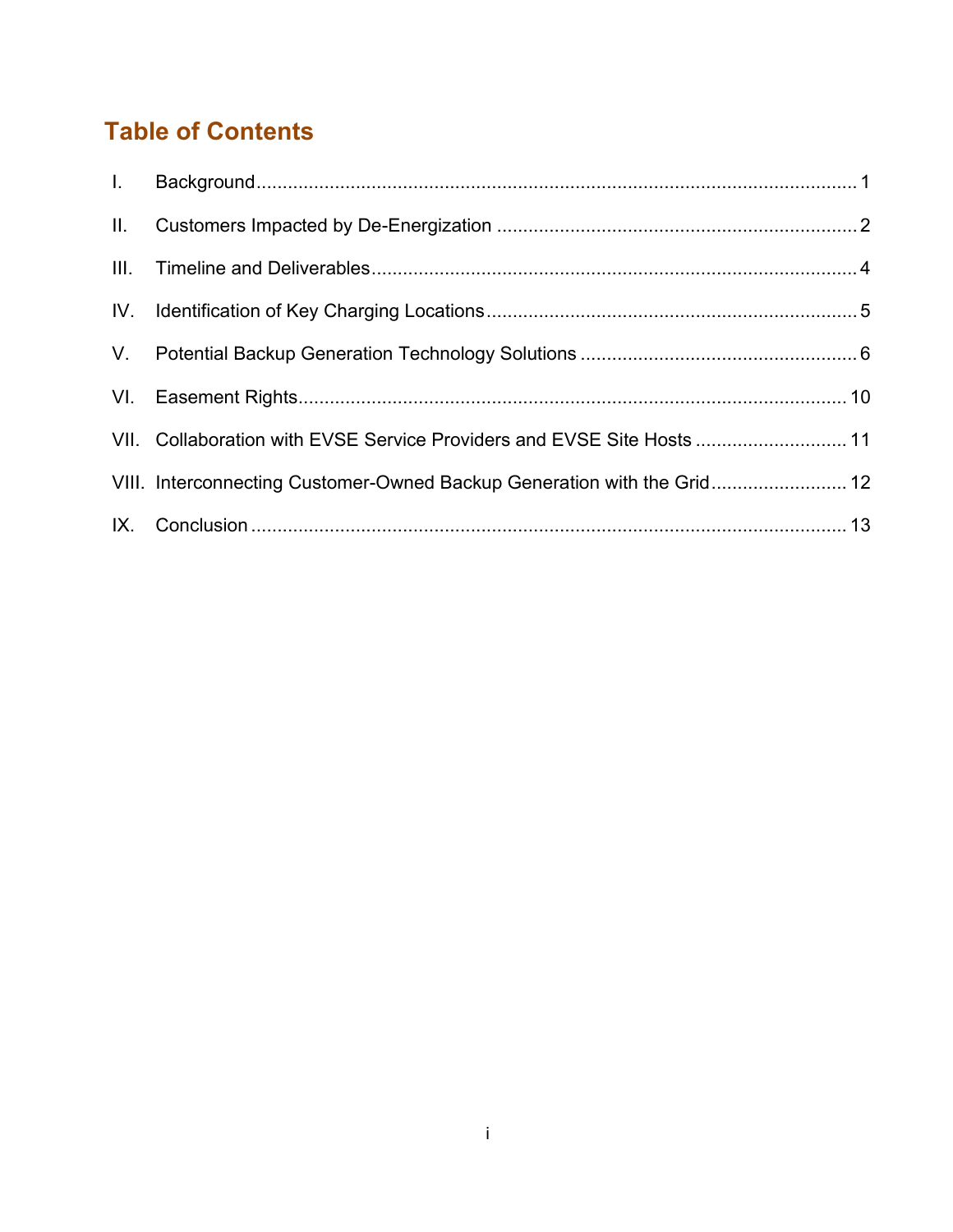## <span id="page-2-0"></span>**I. Background**

On December 19, 2018, the California Public Utilities Commission (Commission or CPUC) opened Public Safety Power Shutoff (PSPS) Order Instituting Rulemaking (R.)18-12-005 (OIR) to examine the rules that allow electric utilities, under the Commission's jurisdiction, to de-energize power lines in case of dangerous conditions that threaten life or property in California. On June 4, 2019, the Commission issued Decision (D.)19-05-042 (PSPS OIR Phase 1 Decision) which established the PSPS Guidelines. The PSPS OIR Phase 2 Decision, D.20-05-051, adopting updated and additional PSPS guidelines was issued on June 5, 2020. In D.20-05-051, the Commission ordered the electric IOUs to support electric vehicle (EV) drivers during PSPS by "designing a plan in coordination with charging network providers to reinforce networks and key charging locations with backup generation."<sup>1</sup> Pursuant to that directive, SCE hereby submits its EV Charging Network Reinforcement Plan (the Plan).

In the Plan, SCE outlines its proposal and potential solutions to meet the requirements of this directive. SCE has coordinated with key EV charging network providers to solicit ideas and input in drafting the Plan. SCE has also assessed its previous PSPS events and protocols and evaluated various options in preparing the Plan to provide feasible backup generation solutions at key EV charging locations during potential future de-energization events. SCE will investigate the feasibility, safety implications, and customer benefits of various backup generation technologies as a first step in exploring options to reinforce key charging locations with backup generation. SCE's research will be used to inform decisions regarding potential pilot development to test backup generation solutions at existing EV charging locations, collect data, and explore opportunities for potentially scaling plans if the pilots are successful.

<sup>1</sup> CPUC Decision 20-05-051, Appendix A, p. 7.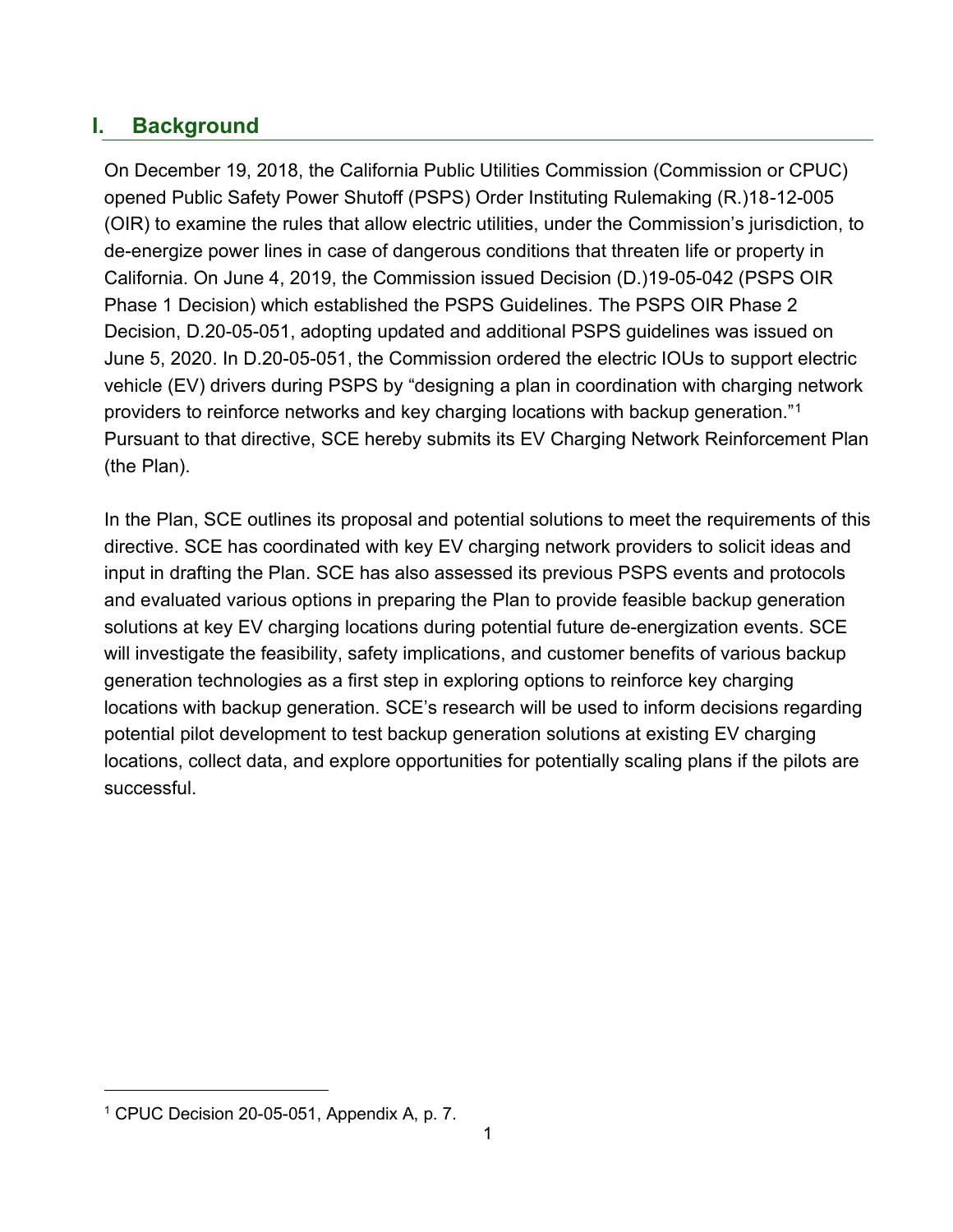## <span id="page-3-0"></span>**II. Customers Impacted by De-Energization**

Customers who live in high fire risk areas (HFRA), as defined by the Commission, are more likely to experience a de-energization event. However, customers who do not live in HFRA may also be affected due to the design and interconnection of the electrical grid.

Although the frequency and scope of PSPS de-energization events are expected to lessen as more of SCE's Wildfire Mitigation Plan activities are deployed, PSPS will continue to be an important tool in mitigating wildfire risk and protecting public safety during times of severe weather and high fire potential index (FPI).<sup>2</sup> As part of SCE's wildfire mitigation efforts, SCE has been able to limit the number of customers experiencing PSPS events by using sectionalizing devices to de-energize segments instead of entire circuits and by relying on real-time weather information, as well as other factors, to make informed PSPS decisions.

More than 80% of EV charging takes place at home, which presents a moderate risk for residential customers impacted by PSPS.<sup>3</sup> Sampled EV driver customers in SCE's HFRA tend to drive on average of approximately 51 miles per workday.<sup>4</sup>

Currently there are 34 public charging plazas within a three-mile radius just outside of areas most highly impacted by PSPS events in 2019.<sup>5</sup> While customers may be able to access charging stations outside of an outage area during PSPS events, some customers may need access to public charging options within a PSPS outage area for emergencies or other purposes. As a result, SCE proposes in the Plan to focus on reinforcing key public EV fast charging locations that have been most frequently impacted by PSPS events in areas where public charging options for customers are limited.

SCE continues to work diligently to reduce the impacts of PSPS events on customers and understands that access to functioning public EV charging infrastructure is important for EV customers during PSPS events. SCE has engaged in conversations with internal and external stakeholders, including EV Supply Equipment (EVSE) service providers, members of SCE's Interconnection and PSPS Incident Management Teams, regarding various backup

 $2$  FPI is an internal tool used to define, estimate and articulate wildfire potential based on actual weather and fuel conditions. Weather inputs include not only wind, but the dryness of the air near the ground and how receptive existing fuels are to fire with specific inputs involving the moisture content of the vegetation.

<sup>&</sup>lt;sup>3</sup> EV charging information is based on the U.S. Department of Energy's "Charging at Home" page: [https://www.energy.gov/eere/electricvehicles/charging-home.](https://www.energy.gov/eere/electricvehicles/charging-home)

<sup>4</sup> Workday vehicle miles traveled are based on SCE's Clean Fuel Reward Program data.

<sup>&</sup>lt;sup>5</sup> Charging station information compiled using the U.S. Department of Energy's Alternative Fuel Data Center (AFDC) accessed on June 17, 2020, and SCE's PSPS data.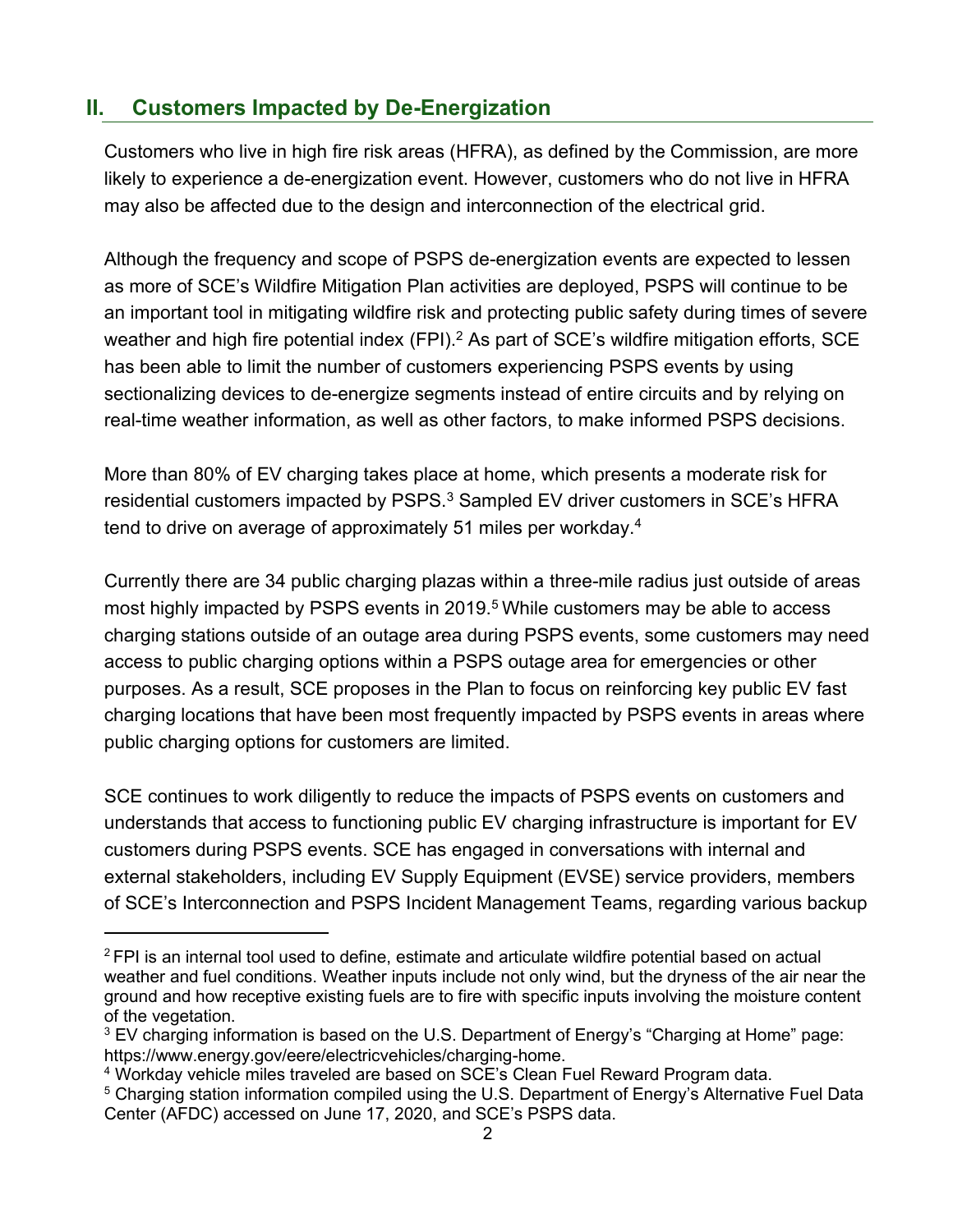generation technology solutions, procedures and rules to safely disconnect from the electric grid, and the operational and logistical challenges associated with retrofitting existing EV charging infrastructure. SCE believes that additional work is required to study, test, and evaluate backup generation technology solutions before developing pilots and deploying any options at scale.

Therefore, SCE will conduct research into the feasibility, safety implications, costeffectiveness, and customer benefits of various technology options that will inform decisions about potential pilot designs. Key learnings from executed pilots will be used to inform the feasibility of larger programmatic efforts aimed at reinforcing EV charging networks to ensure customers maintain access to public EV charging facilities during PSPS de-energizations.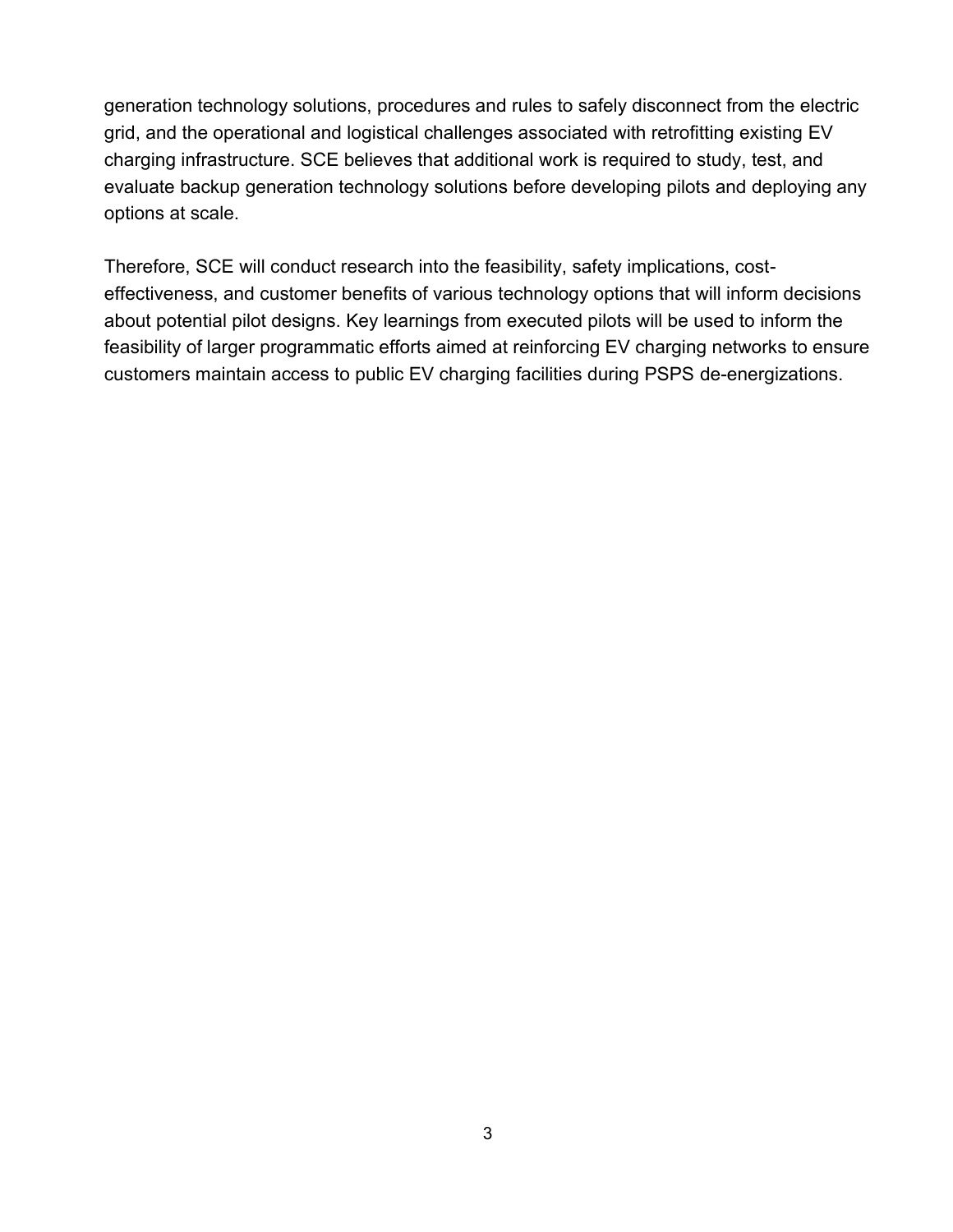#### <span id="page-5-0"></span>**III. Timeline and Deliverables**

In response to the Commission's PSPS OIR Phase 2 Decision, SCE has spent the past 60 days conducting foundational research and engaging in conversations with numerous internal and external stakeholders to develop the Plan to reinforce key EV charging locations with backup generation.

As a first step, SCE proposes to evaluate numerous backup generation technology options and study their cost-effectiveness, safety and operational implications, and potential customer benefits. This research will commence following the submission of the Plan and extend through the end of 2020.

By Q1 2021, SCE will leverage results derived from the research phase to inform future work potentially including the development of pilots. Testing the selected viable technologies and proposed processes may continue through 2021.

SCE is currently in the process of replacing its obsolete Customer Service System with a more modern, stable and agile SAP-based customer technology platform. <sup>6</sup> The implementation of the Plan may be impacted due to limitations of a system freeze by the Customer Service Re-Platform (CSRP) project. The implementation timeline of the Plan will need to align with the CSRP release schedule. In lieu of this dependency, SCE will explore options for leveraging microsites or other web-accessible internet sites outside of SCE.com to provide customers with EV charging station information in the near-term, with the intent of exploring integration with other SCE's platforms after CSRP stabilization.

<sup>&</sup>lt;sup>6</sup> This is known as SCE's Customer Service Re-Platform (CSRP) project. See SCE's 2018 General Rate Case Application (A.)16-09-001 (Exhibit SCE-04, Volume 3), and also described in A.17-12-012 (SCE's 2018 Rate Design Window application).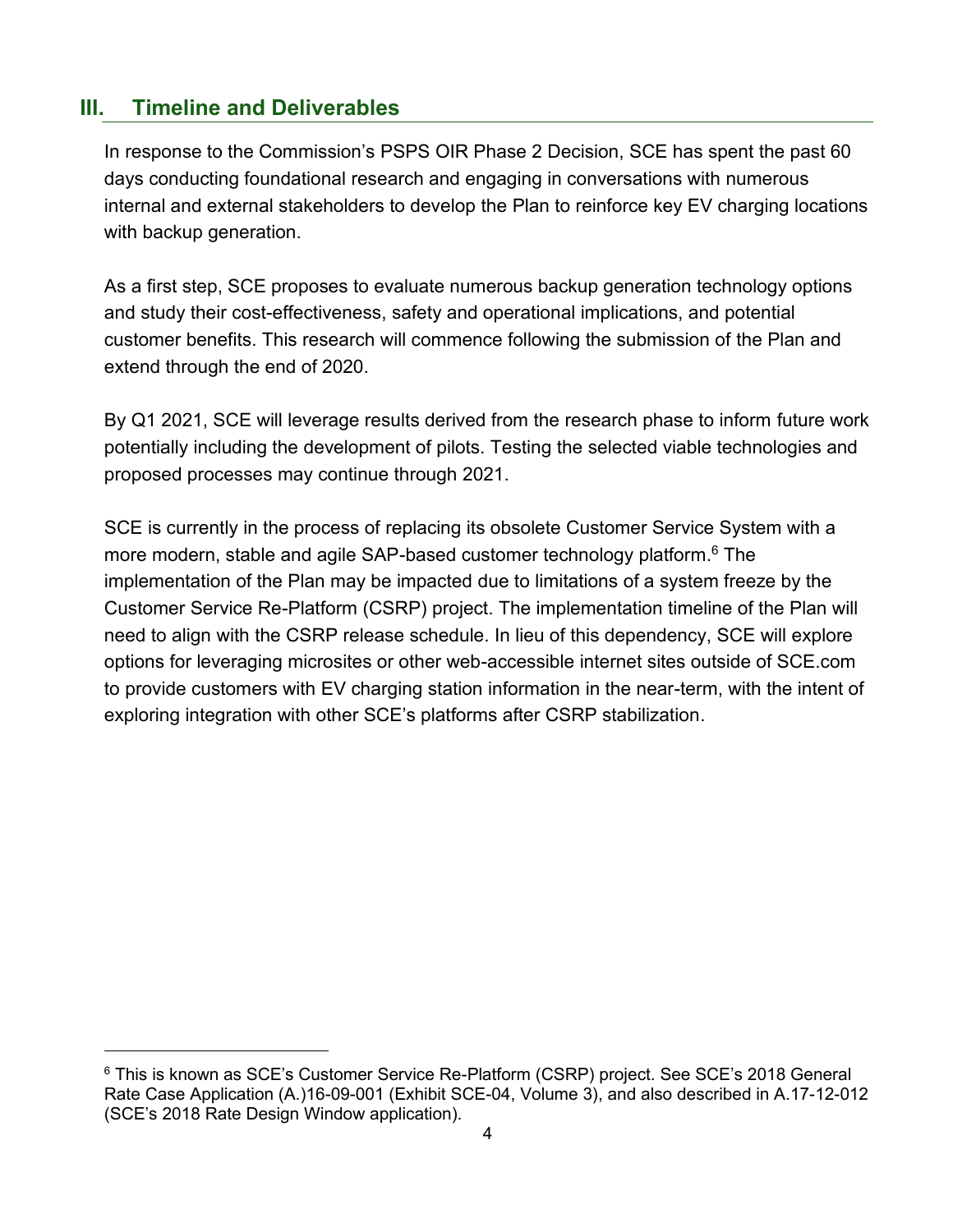## <span id="page-6-0"></span>**IV. Identification of Key Charging Locations**

SCE is utilizing Geographical Information System (GIS) mapping to identify key EV public charging locations in HFRA. Currently there are 172 public Level 2 charging network plazas and 28 public Direct Current Fast Charging (DCFC)<sup>7</sup> charging plazas in SCE's HFRA. In areas within SCE's HFRA and within three miles of HFRA that experienced three or more PSPS de-energization events in the 2019 fire season, there are 27 public Level 2 charging plazas (with a total of 107 public Level 2 charging stations) and 7 public DCFC charging plazas (with a total of 42 public DCFC charging stations).<sup>8</sup>

Given the complexity, timing, and costs associated with reinforcing existing public EV charging plazas with backup generation, SCE plans to take a targeted approach when deploying backup generation solutions. Since customers' charging needs during PSPS deenergizations differ from those of a typical day, functioning public fast chargers will enable customers to attain sufficient levels of charge quickly, particularly if evacuation in the impacted area becomes necessary. As a result, SCE will explore the feasibility of reinforcing public charging plazas with DCFC capabilities.

SCE proposes a tiered approach in identifying and selecting key public DCFC charging locations to potentially reinforce. SCE will prioritize those public DCFC charging plazas in areas that are both within SCE's HFRA and within three miles of areas that experienced three or more PSPS events in 2019. SCE will also consider prioritizing charging plazas based on PSPS events in 2020. Once options at those locations have been identified, SCE will explore the possibility of deploying backup generation solutions at select key public DCFC charging locations within SCE's HFRA more broadly.

Although SCE will not focus on public Level 2 charging stations, procedural elements and key findings from the pilot phase can be leveraged to deploy customer-owned backup generation for Level 2 charging stations in a wider implementation, if warranted based on the pilot's results.

 $7$  Level 3 is not standardized terminology defined by the Society of Automotive Engineers. The correct terminology is Direct Current Fast Charging (DCFC).

<sup>&</sup>lt;sup>8</sup> Charging station information compiled using the U.S. Department of Energy's Alternative Fuel Data Center (AFDC) accessed on June 17, 2020, and SCE's PSPS data.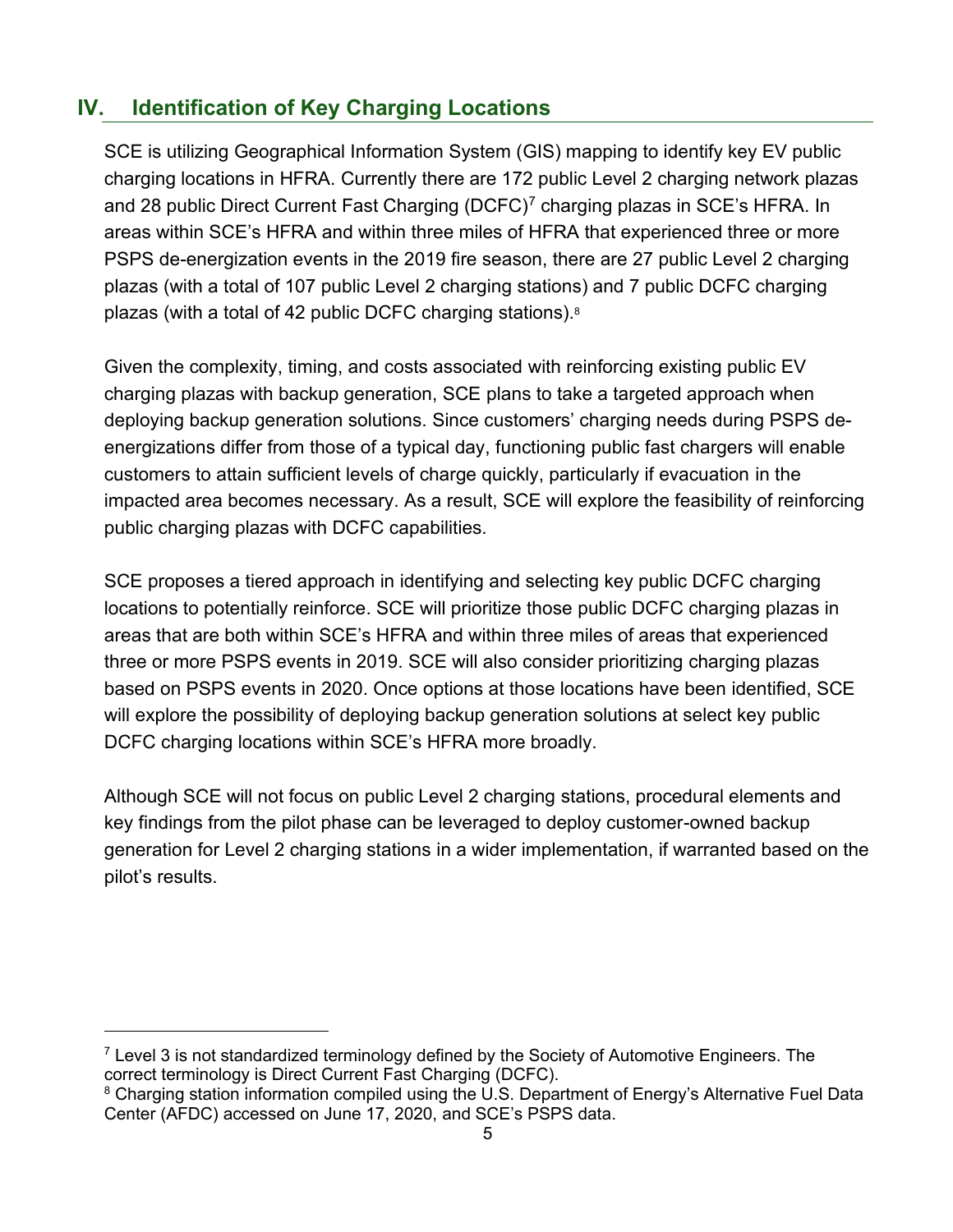## <span id="page-7-0"></span>**V. Potential Backup Generation Technology Solutions**

SCE has identified three potential technology solutions to support continued access to EV charging stations during PSPS de-energizations. Since PSPS events are dynamic, SCE will explore the viability of a combination of mobile, temporary, and permanent backup generation solutions after performing research and implementing pilot programs in order to inform broader decisions about the placement of backup generation at key public DCFC charging locations.

The first technology option is a mobile and deployable cluster of charging stations powered by a large battery storage unit. With this solution, charging stations are mounted on a trailer with a large battery storage unit sufficient to power several charging stations. This setup can be hauled to impacted charging station plazas so customers can still charge their vehicles during PSPS de-energizations. This technology offers a quickly deployable solution that does not require the installation of temporary or permanent backup generation equipment onsite. When the battery is fully depleted, the mobile unit can be replaced with another fully charged unit and the depleted unit can be taken back for recharging. While this solution would not provide backup generation to existing charging infrastructure in the strict sense, it provides a new, temporary charging infrastructure and it can help to meet the public charging needs of EV drivers during PSPS de-energizations.

SCE recognizes that the Commission has also ordered the IOUs to "investigate the feasibility of mobile and deployable EV Level 3 fast charging." SCE believes that this solution can meet the requirements of both directives. $^9$  SCE estimates that a mobile system with a 200-500 kWh battery and one DCFC charging station could cost approximately \$300,000 to \$600,000 per system. Additional costs could be involved in vehicles to transport the chargers, as well as costs for operations and maintenance. Costs may vary significantly if SCE leases or rents these systems. However, without off-the-shelf solutions readily available in the market, new development of this technology may be the only option. SCE will investigate this technology during the research phase.

A second solution is to deploy a battery energy storage system (BESS) to support a site transformer, thereby reinforcing multiple charging stations at a plaza during PSPS deenergizations. This effort may require installation of equipment and construction of isolated circuits to enable safe islanding and isolation from the de-energized circuit, as well as interconnection of the BESS to the electric grid. During a PSPS event, the energy stored in

<sup>&</sup>lt;sup>9</sup> CPUC Decision 20-05-051, Appendix A, p. 7.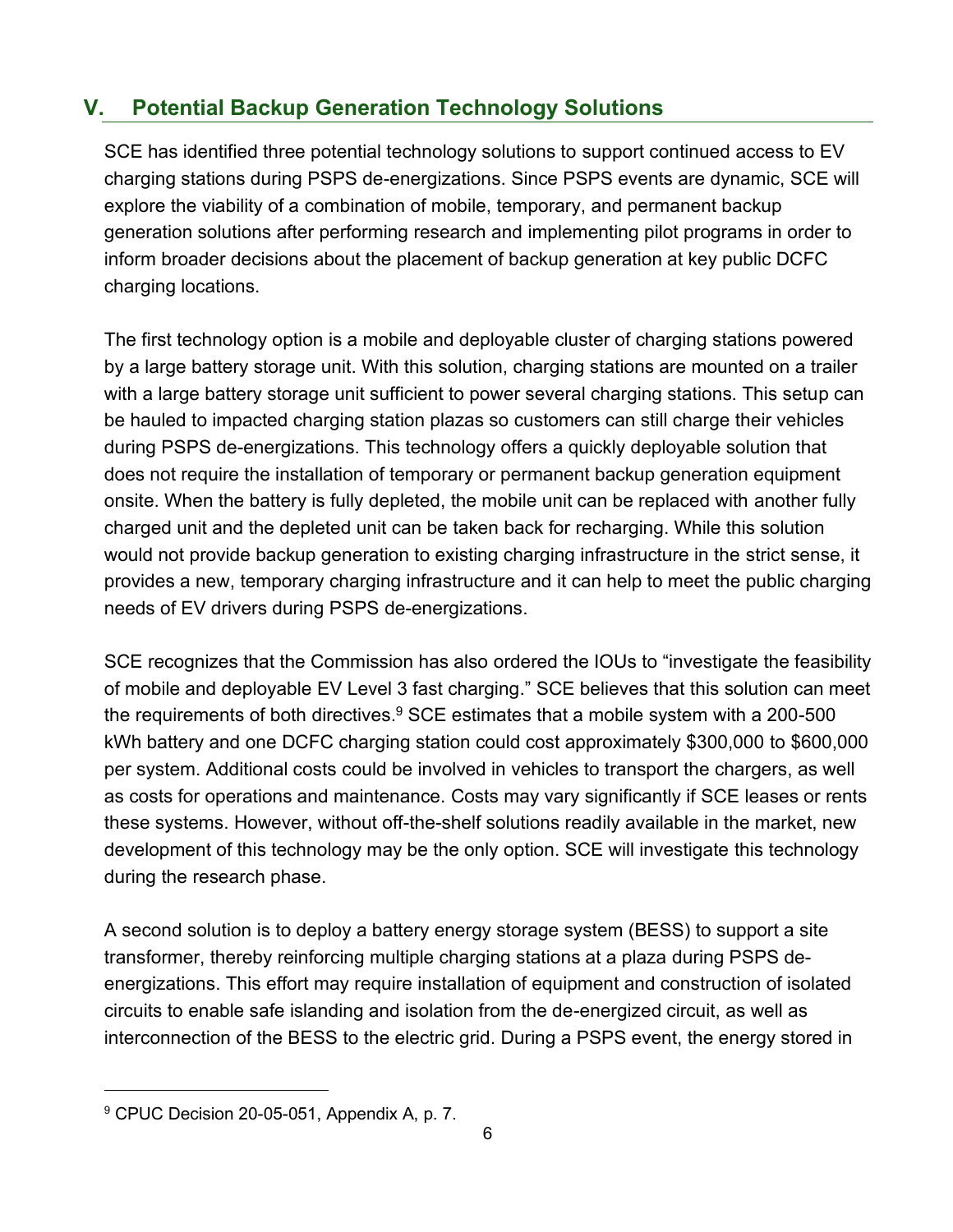the battery would be discharged to provide backup power to charging stations at the plaza. SCE estimates that installing a 200-500 kWh BESS to power a single DCFC plaza with two EV charging ports each could cost approximately \$1,000,000 to \$3,000,000 per system.

There are numerous challenges with the BESS approach. Space constraints may limit the feasibility of this option, as the selected plazas for the program would need to be large enough to accommodate such large storage equipment without impacting the amount of parking space available in the plaza. In addition, the complexity of the associated primary switching requirements may require SCE to identify sites with dedicated EV transformer and existing primary switching capabilities in order to isolate the battery pack from the electric grid safely during PSPS de-energizations. SCE may also need to develop specific outage procedures and the capability to perform remote primary switching or deploy a manual line crew to ensure the BESS is isolated from the electric grid prior to discharging any energy from the battery. Engineering and permitting may be costly and obtaining the required permits may be time consuming. Grid interconnection processes under Rule 21 would also need to be followed prior to implementing the pilot or implementing this solution at a larger scale.

A third solution would be to deploy temporary diesel backup generators at key public charging locations to keep the DCFC chargers functioning during PSPS de-energizations. With SCE service personnel and proper or permitted equipment, during a PSPS deenergization, the EV service equipment would safely disconnect from the grid and connect to the generator. SCE anticipates that renting a mobile diesel generator large enough to power a DCFC plaza with two EV charging ports for up to three days could cost approximately \$7,500 to \$11,200 per equipment rental.

Space constraints at the EV charging site may limit deployment of this solution, as mobile diesel generators may require a large footprint for the generating unit, which may significantly impact available parking space in the plaza. In addition, consideration may need to be made for safety clearances, noise, heat, and exhaust. Another potential complication in deploying a mobile diesel generator and connecting it to existing equipment is the possibility that vehicles may already be parked in the stall(s) necessary for the generator. Generators generally need to be placed close to the switchgear; potentially having to place them farther away can present a safety and access issue with large power cables crossing parking areas.

Additionally, retrofitting existing sites would require site-specific grid interconnection equipment in order to connect at the meter or switchgear, which, if feasible given the other barriers noted herein, but could cost approximately \$60,000 to \$100,000 or more and would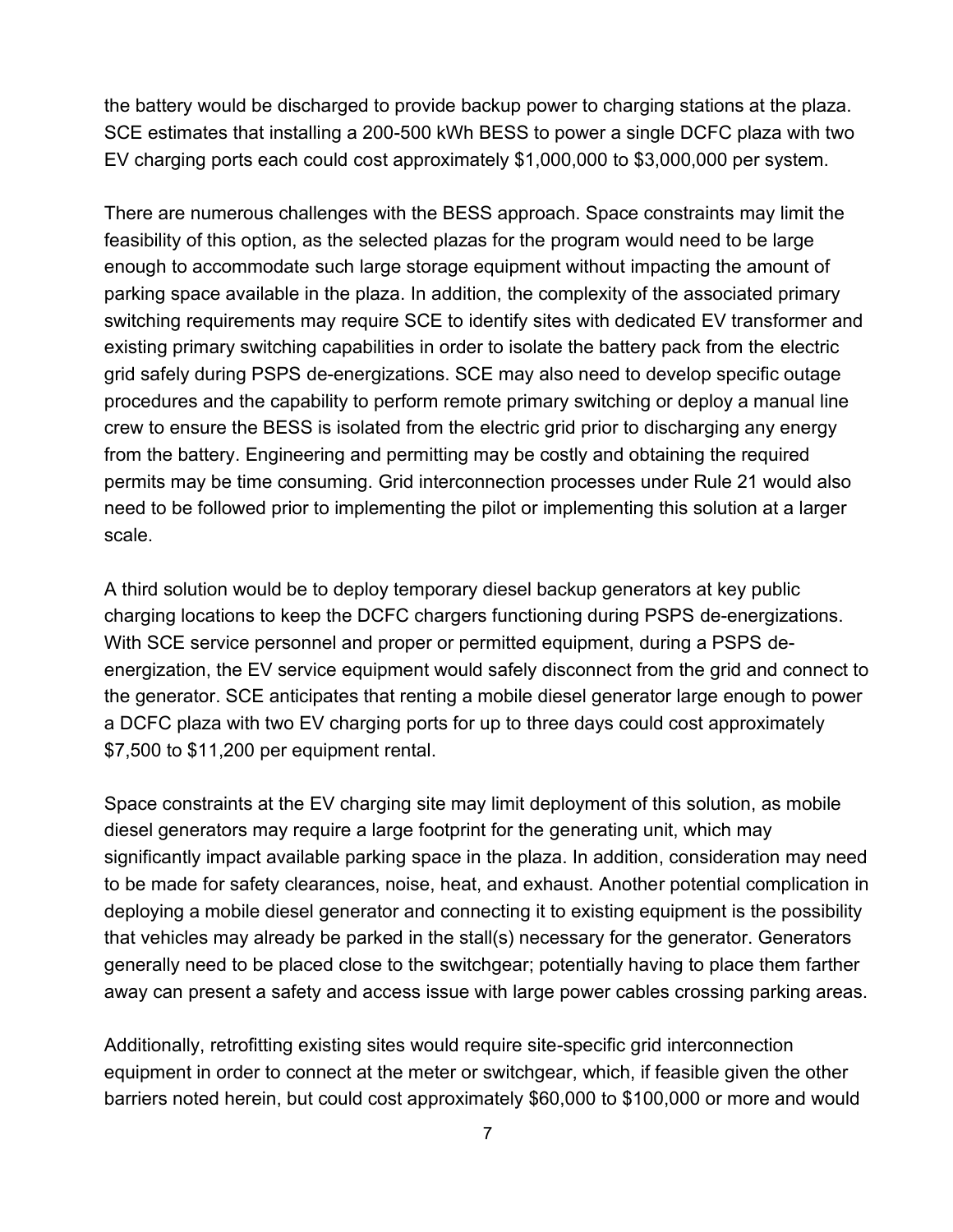need to follow SCE's Rule 21 processes. SCE would also need to mitigate potential challenges relating to the mixing and managing of SCE-owned assets with existing customer-owned assets at the EV charging site. An alternate option may be to provide an incentive to EV Standards Panel developers to design new projects with the interconnection ability built into the system.

SCE's due diligence into mobile diesel backup generation solutions for its non-residential Critical Infrastructure providers indicates that Air Quality Management District (AQMD) permits may be required depending on the use case, particularly in instances where the diesel generators are not eligible to receive Portable Equipment Registration Program (PERP) designation. In instances where generators do not qualify for PERP, securing AQMD permits may require lead times of two to three months. SCE will need to work with local air districts to determine the specific compliance requirements associated with deploying mobile backup diesel generators at public DCFC charging plazas. Potential implications for California's Green House Gas (GHG) emissions reductions targets, and for State environmental policy overall, would also need to be considered in evaluating mobile diesel generators.

All the solutions discussed above will involve additional research into specific code implications that might be required. Depending on the nature of the existing site to be retrofitted, potential design and permitting implications might include data connectivity for point-of-sale activation, safety and security lighting, and further assessment of outage impacts to Wi-Fi or cellular operation of the EV service equipment. Remote PSPS locations may have limited or inconsistent cellular coverage that may be further impacted by a PSPS de-energization. Some of these locations have hard-wired data connections to the host facility as either primary or back-up connectivity that may not function during an outage. Retrofitting these data facilities may prove to be an additional logistical complication and increase costs.

SCE will study each of these solutions in greater detail prior to developing any pilots that aim to test the technologies and their abilities to scale. During the research phase, SCE will investigate how differences in site design impact the feasibility of a mobile, temporary, or permanent backup generation solution as well as the necessary hardware and software changes required to connect a charging station to a backup generator. Additionally, SCE will explore the operational and procedural implications associated with each of the proposed technology solutions to ensure that backup generation solutions can be isolated from the electric grid safely.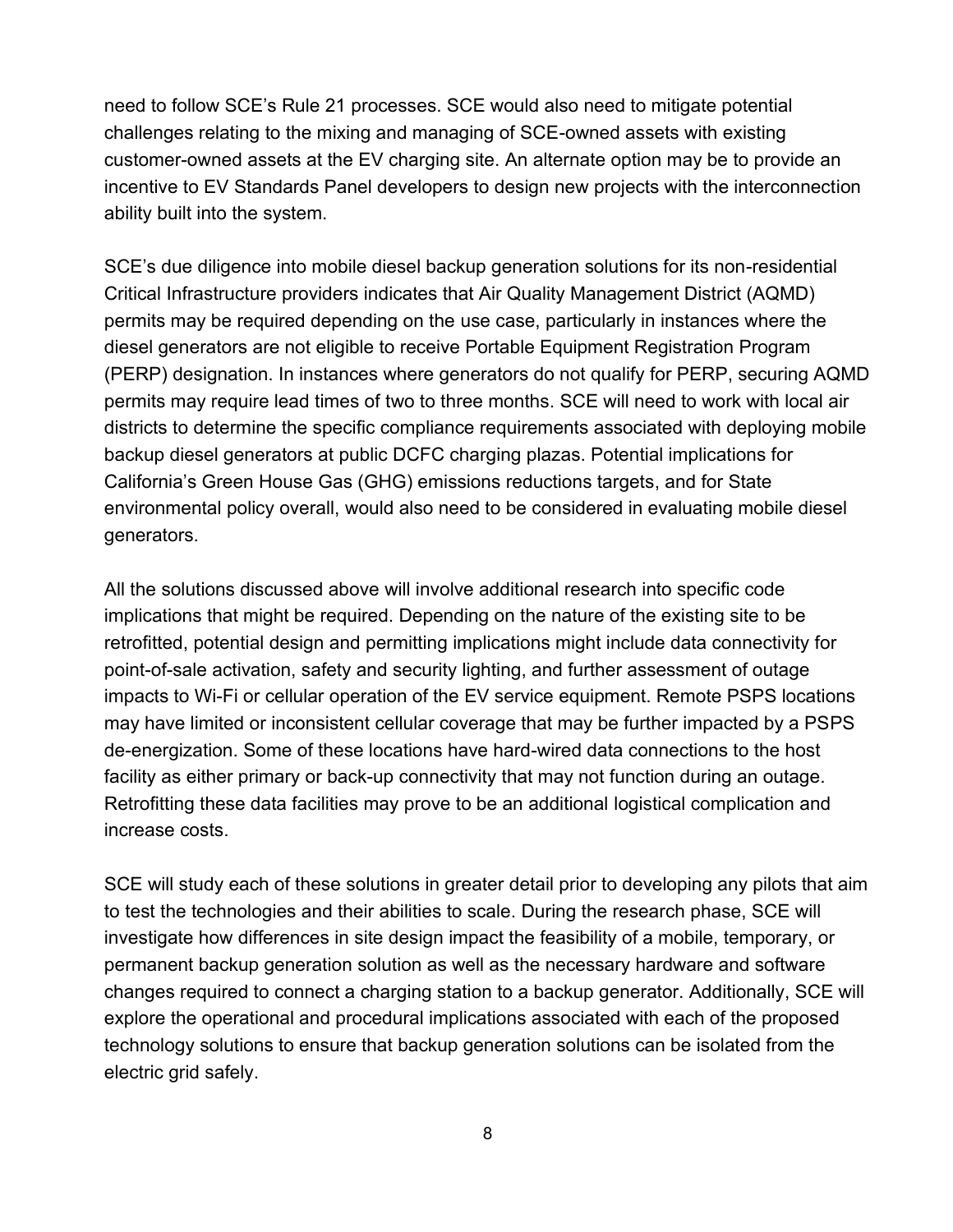Other areas for further research include assessing the performance of charging stations when connected to backup generation and potential changes, if any, to the customer experience when charging at a station that is running on backup generation. SCE will look to investigate any potential power quality issues that affect charger function or reliability.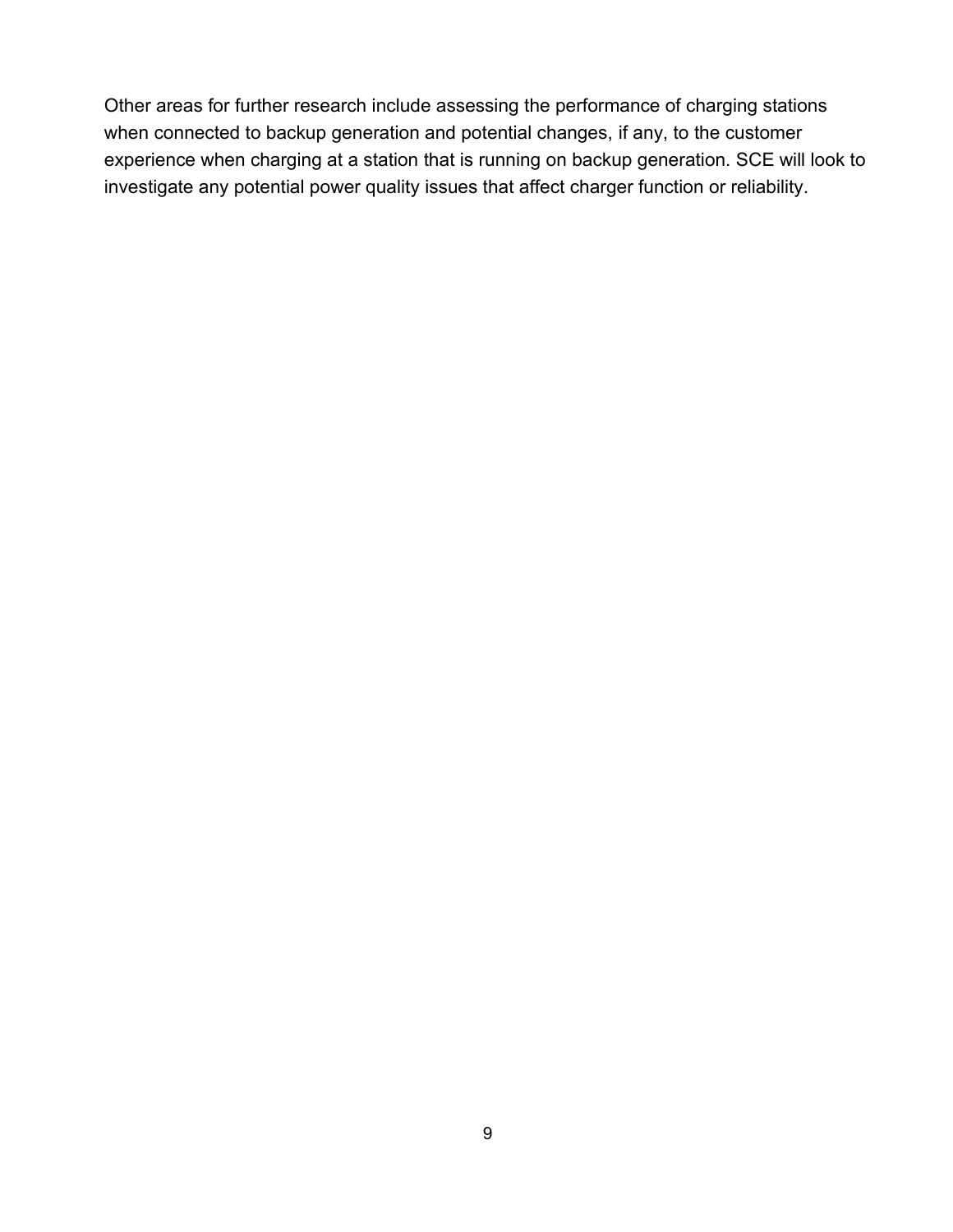## <span id="page-11-0"></span>**VI. Easement Rights**

It is important to note that many of the existing public charging sites are EVSE providerowned, operating on third party-owned land with complex leasing arrangements. If SCE were to deploy backup generation solutions at key public DCFC charging locations during the pilot phase, SCE may need to secure easement rights or grants from the property owners in order to construct, alter, add to, use, operate, or maintain overhead and underground electrical supply systems and internal communication systems in the property where backup generation will be deployed. Delays in acquiring grants or property access may delay deployment of the pilot backup generation solutions.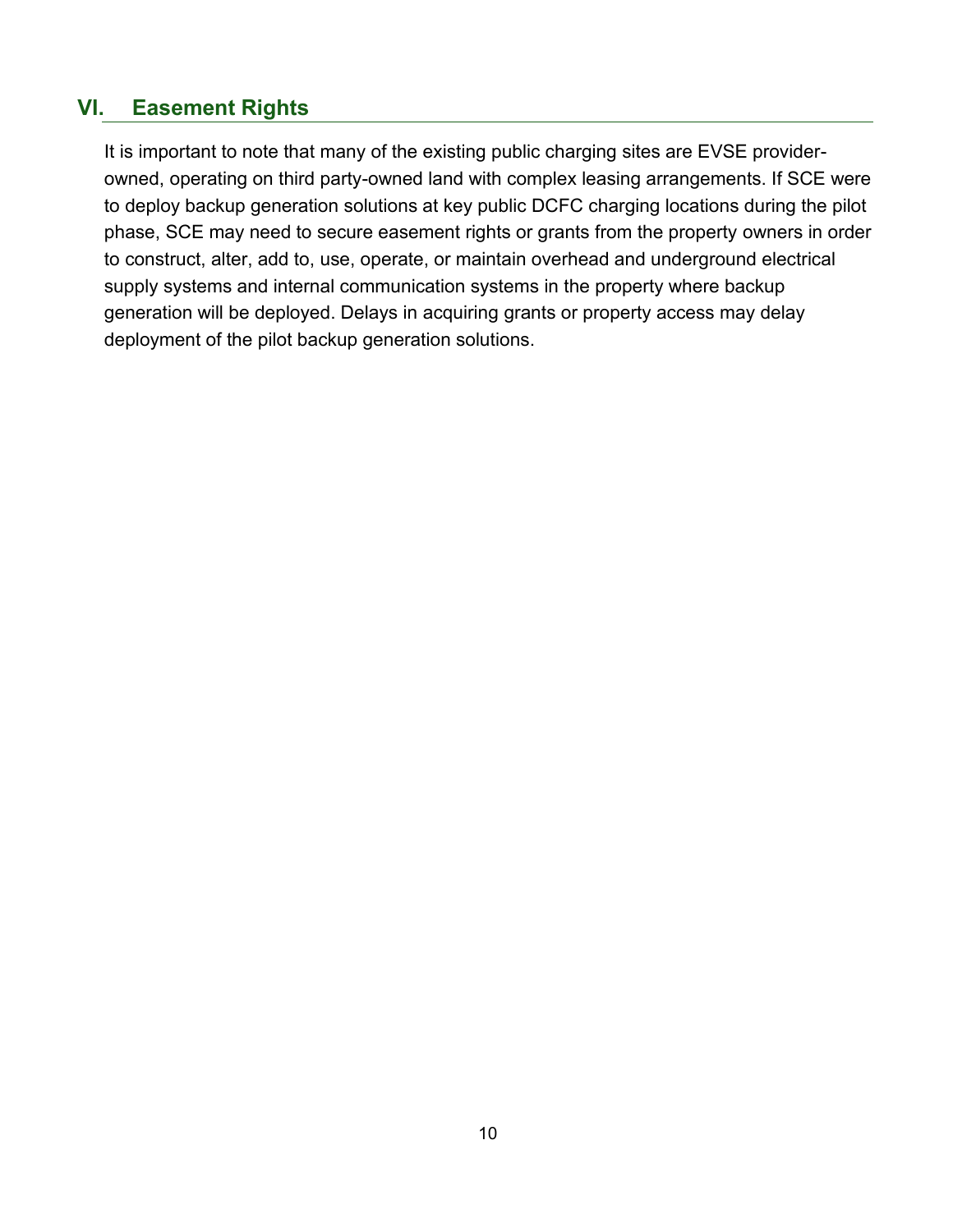## <span id="page-12-0"></span>**VII. Collaboration with EVSE Service Providers and EVSE Site Hosts**

SCE recognizes that collaboration with EVSE service providers and EVSE site hosts will be essential during the due diligence phase to inform decisions about whether and how to design potential pilot projects, as differences in site design, operational logistics, and contractual arrangements with site hosts will directly influence the viability and scalability of SCE's three proposed technology solutions.

SCE will start by working with EVSE service providers with fast battery charging equipment in highly impacted PSPS areas to scope the technical, logistical, and procedural requirements or changes that would be necessary to successfully deploy backup generation at select, mutually agreed upon EV charging plazas. SCE will coordinate with EVSE service providers to develop any appropriate pilots that test the feasibility, safety, and customer value of the technology and procedures.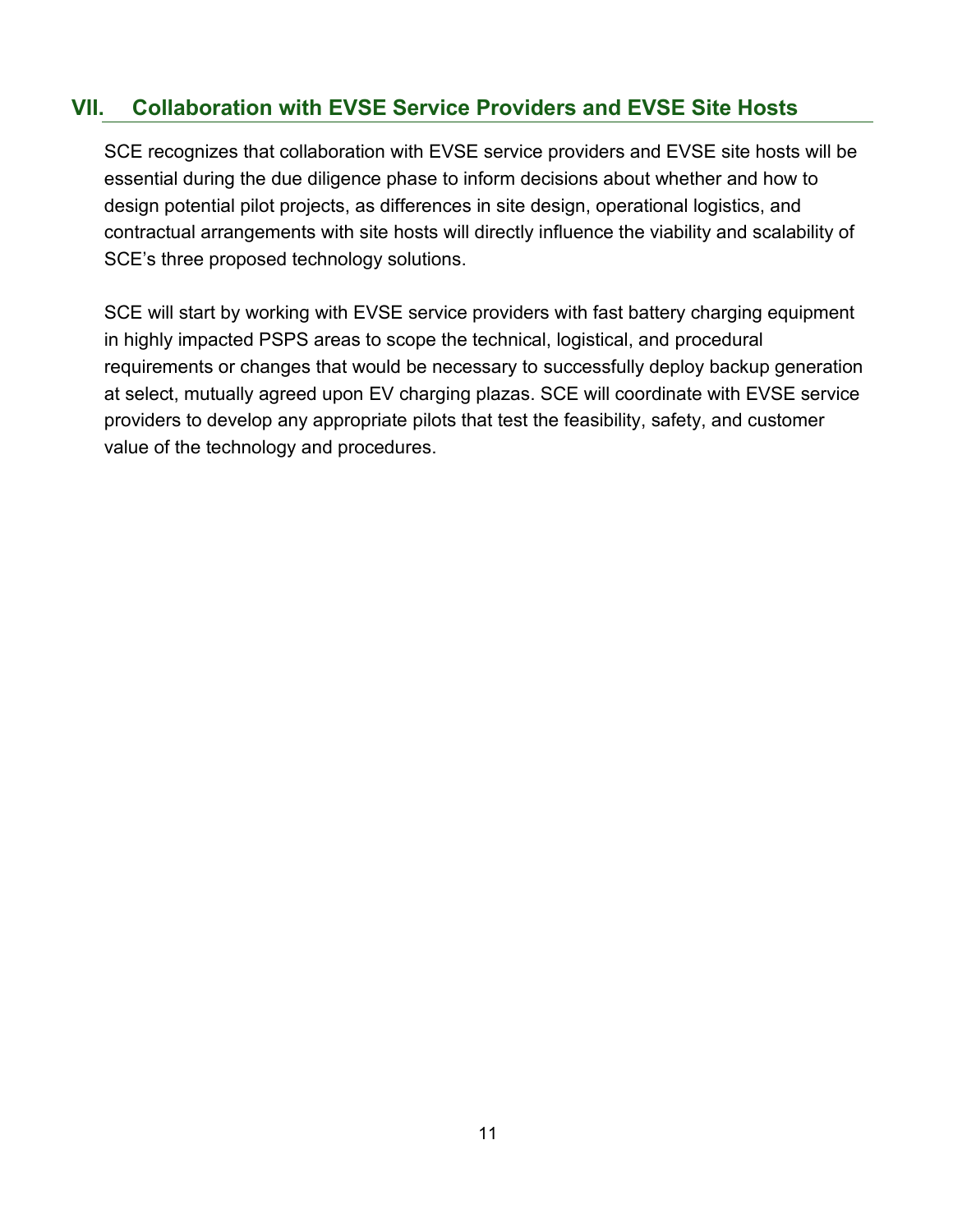### <span id="page-13-0"></span>**VIII. Interconnecting Customer-Owned Backup Generation with the Grid**

While SCE explores the feasibility of deploying backup generation solutions at key existing EV charging locations, customers will have the ability to install backup generation at EV charging locations independently. In these instances, customers or charging station suppliers must apply for permission to interconnect with the electric grid and receive SCE's approval.

There are three common types of backup systems: (a) parallel operation, (b) momentary parallel operation, and (c) isolated operation. Parallel operation is a backup system that will interconnect and operate "in parallel" with SCE's electric system for more than one second. Momentary parallel operation is a backup system that interconnects and operates on a momentary parallel basis with SCE's electric system for a duration of one second or less through transfer switches or operating schemes specifically designed and engineered for such operation. Isolated operation mode is a backup system that will be isolated and prevented from becoming interconnected with SCE's electric system through a transfer switch or operating scheme specifically designed and engineered for such operation.

While customers operating backup systems under either momentary parallel or isolated mode are not obligated to enter into an interconnection agreement with SCE, an application for interconnection to the electric grid still needs to be completed to satisfy SCE's notice requirements for operating such generation facilities per California Health and Safety Code Section 119085(b). Customers can apply online using the Grid Interconnection Processing Tool (GIPT) at https://gridinterconnection.sce.com/.